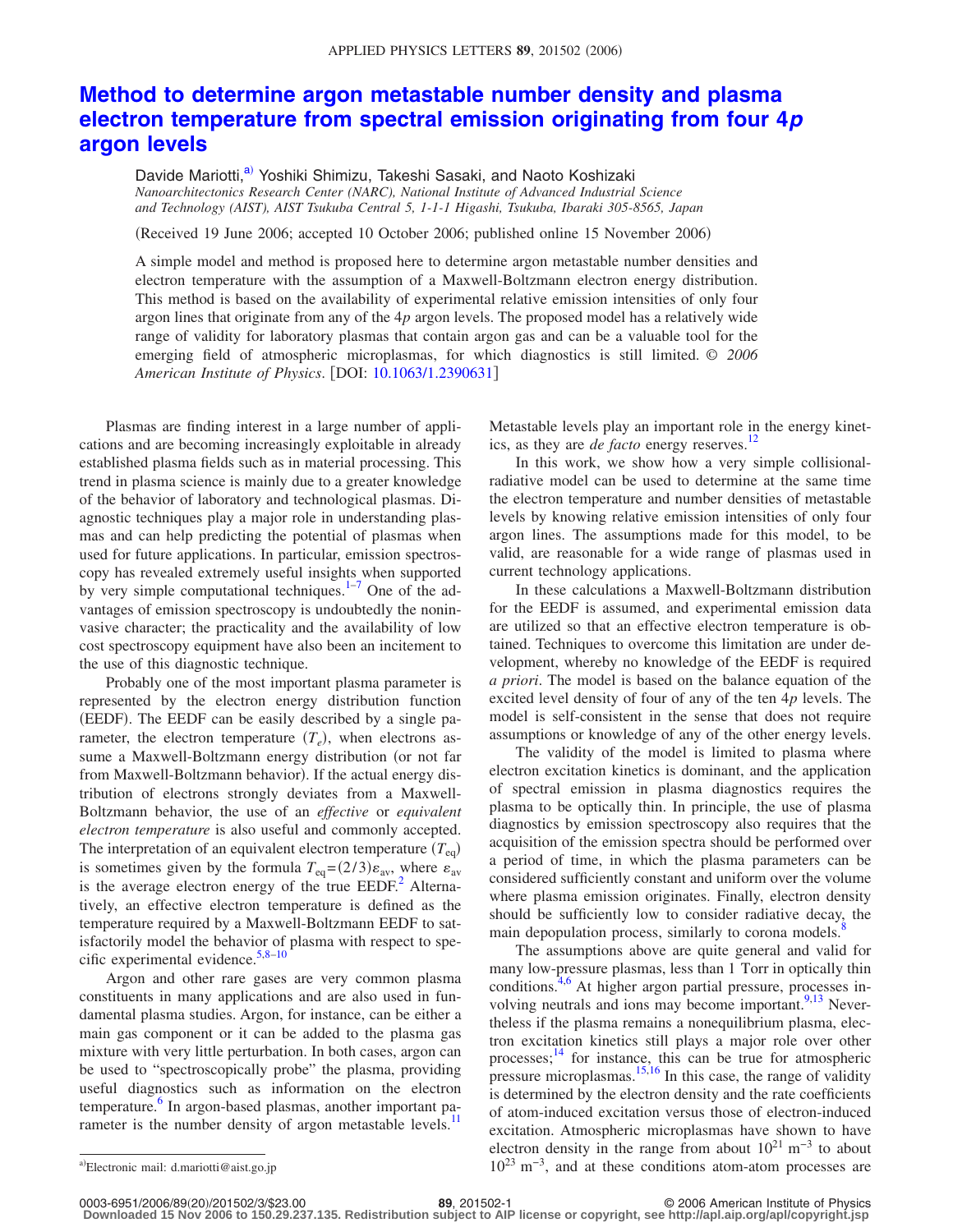negligible for an electron temperature above  $0.7 \text{ eV}$ .<sup>14</sup> The second problem arising from higher argon partial pressure is radiation trapping, in which case escape factor parameters or pressure dependent cross sections should be introduced in this model, similarly to any collisional-radiative model.<sup>9</sup> Microplasmas are again an exception as they have the advantage of maintaining a high ratio between surface area and plasma depth, so that in some cases can still be considered optically thin at higher pressure ranges.<sup>9</sup> Another possibility to avoid the effects of radiation trapping is to carefully choose emission lines that are little affected by reabsorption phenomena. As it will be shown below, only four emission lines are necessary for the calculations and a relatively wide choice is therefore available.

Accordingly to the above assumptions, population of the  $4p$  excited argon levels  $(2p_1 - 2p_{10})$  in Paschen notation) mainly occurs by electron collision with argon atoms in the ground level and with atoms in the metastable levels  $(1s<sub>3</sub>$  and 1s<sub>5</sub> in Paschen notation). Cascading from higher excited states (3*d*, 5*s*, 4*d*, and 6*s*) also contributes to the population of the 4*p* levels. Depopulation processes from the 4*p*  $2p_1 - 2p_{10}$  in Paschen notation) levels are represented by radiative decay to the 4*s* states  $(1s_2 - 1s_5)$  in Paschen notation). The balance equation for a  $2p_x$  (Paschen notation) excited level can therefore be written as

<span id="page-1-0"></span>
$$
n_e n_g k_{g,2p_x} + \sum_{i=3,5} n_e n_{1s_i} k_{1s_i,2p_x} + \sum_i n_{\text{higher},i} A_{i,2p_x}
$$
  
= 
$$
\sum_{i=5}^{2} n_{2p_x} A_{2p_x,1s_i},
$$
 (1)

where *n* indicates number density,  $k_{x,y}$  is the rate coefficient for the excitation from level *x* to *y*, and  $A_{v,x}$  is the transition probability from level *y* to *x*. The subscript *g* stands for ground level,  $e$  for electrons, and  $1s_x$  and  $2p_x$  are the Paschen notations for each 3*p* and 4*p* energy levels respectively.

In Eq.  $(1)$  $(1)$  $(1)$ , the cascading contribution of the high energy levels can be ignored if sufficiently small (third term on the left side of the equation).<sup>[4](#page-2-0)</sup> Alternatively, it is often possible to include this effect by using apparent cross sections in the calculation of the reaction rate coefficients  $k_{g2p_x}$ , and  $k_{1s_i,2p_x}$ . In the following, the cascading term is ignored assuming that one of the two solutions just mentioned is possible.

<span id="page-1-1"></span>Spectral emission intensities can easily produce a set of relative number densities for several energy levels. This can be done taking into consideration the following relationship:

$$
n_x = C \frac{I_{x,y} \lambda_{x,y}}{A_{x,y}} = C n'_x,
$$
\n(2)

where *x* and *y* represent, respectively, upper and lower energy levels,  $I$  is the measured relative intensity, and  $\lambda$  the corresponding wavelength. The value for *C* is the proportionality constant which relates the actual number density  $(n_x)$ and the relative number density  $(n_x)$  available from experimental spectral data.

Wavelengths for transitions originating from the 4*p* levels range from about 650 to 1150 nm. Some examples are represented by some of the lines from levels  $2p_2$  (696.543, 727.293, and 826.452 nm), 2p<sub>3</sub> (706.722 and 738.398 nm),  $2p_6$  (763.510, and 922.450 nm), and  $2p_{10}$  (912.297 and 965.779 nm), where levels are indicated in Paschen notation. **Downloaded 15 Nov 2006 to 150.29.237.135. Redistribution subject to AIP license or copyright, see http://apl.aip.org/apl/copyright.jsp**

<span id="page-1-2"></span>Equation ([2](#page-1-1)) can be used in Eq. ([1](#page-1-0)) to replace  $n_{2p_x}$  and then Eq.  $(1)$  $(1)$  $(1)$  can be rearranged as follows:

$$
n'_{e} = \frac{n_{e}}{C} = \frac{\sum_{i=5}^{2} n'_{2p_{x}} A_{2p_{x},1s_{i}}}{n_{g} k_{g,2p_{x}} + \sum_{i=3,5}^{2} n_{1s_{i}} k_{1s_{i},2p_{x}}}. \tag{3}
$$

Equation ([3](#page-1-2)) can be written for any  $2p_x$  argon level. The transition probability coefficients  $A$  in Eq.  $(3)$  $(3)$  $(3)$  are readily available. The ground state density can be estimated with  $n_g = p/k_B T$ , where  $k_B$  is the Boltzmann constant, *p* is the argon partial pressure, and  $T$  the gas temperature.<sup> $\degree$ </sup> Both pressure and gas temperature must be known and can be easily measured and/or derived. It has to be underlined that the error committed in the ground state estimation is quite often irrelevant due to the dominance of excitation from metastable levels. Therefore an accurate measurement of pressure and temperature is seldom needed for these calculations. In Eq.  $(3)$  $(3)$  $(3)$ , also the rate coefficients *k* are available in some cases. Nevertheless, we will suppose here that such rate coefficients are not known, but we assume a Maxwell-Boltzmann EEDF for the electrons from which the rates can be calculated according to the following:

<span id="page-1-4"></span>
$$
k(T_e) = \int_0^\infty \sigma(\varepsilon) \sqrt{\frac{2\varepsilon}{m}} f_M(\varepsilon, T_e) d\varepsilon, \tag{4}
$$

where  $\varepsilon$  is the energy, *m* is the electron mass, and  $f_M$  is the normalized Maxwell-Boltzmann EEDF. The symbol  $\sigma$  stands for the cross section of the collision between electrons and the corresponding particle for the rate that is being calculated.

<span id="page-1-3"></span>We can now write Eq.  $(3)$  $(3)$  $(3)$  for any of four different  $2p_x$ levels (indicated as  $2p_a$ ,  $2p_b$ ,  $2p_c$ , and  $2p_d$ ), and couple such equations two by two,

 $\overline{2}$ 

$$
\sum_{i=5}^{n} n'_{2p_a} A_{2p_a,1s_i}
$$
\n
$$
n_g k_{g,2p_a}(T_e) + \sum_{i=3,5}^{n} n_{1s_i} k_{1s_i,2p_a}(T_e)
$$
\n
$$
= \frac{\sum_{i=5}^{2} n'_{2p_b} A_{2p_b,1s_i}}{n_g k_{g,2p_b}(T_e) + \sum_{i=3,5}^{2} n_{1s_i} k_{1s_i,2p_b}(T_e)},
$$
\n
$$
\sum_{i=5}^{2} n'_{2p_c} A_{2p_c,1s_i}
$$
\n
$$
n_g k_{g,2p_c}(T_e) + \sum_{i=3,5}^{2} n_{1s_i} k_{1s_i,2p_c}(T_e)
$$
\n
$$
= \frac{\sum_{i=5}^{2} n'_{2p_d} A_{2p_d,1s_i}}{n_g}
$$

 $n_g k_{g,2p_d}(T_e) + \sum_{i=3,5} n_{1s_i} k_{1s_i,2p_d}(T_e)$ .

Equations  $(5)$  $(5)$  $(5)$  can then be solved with respect to metastable number densities  $n_{1s_3}$  and  $n_{1s_5}$ . The analytical solution for the metastable densities will be of the form shown below,